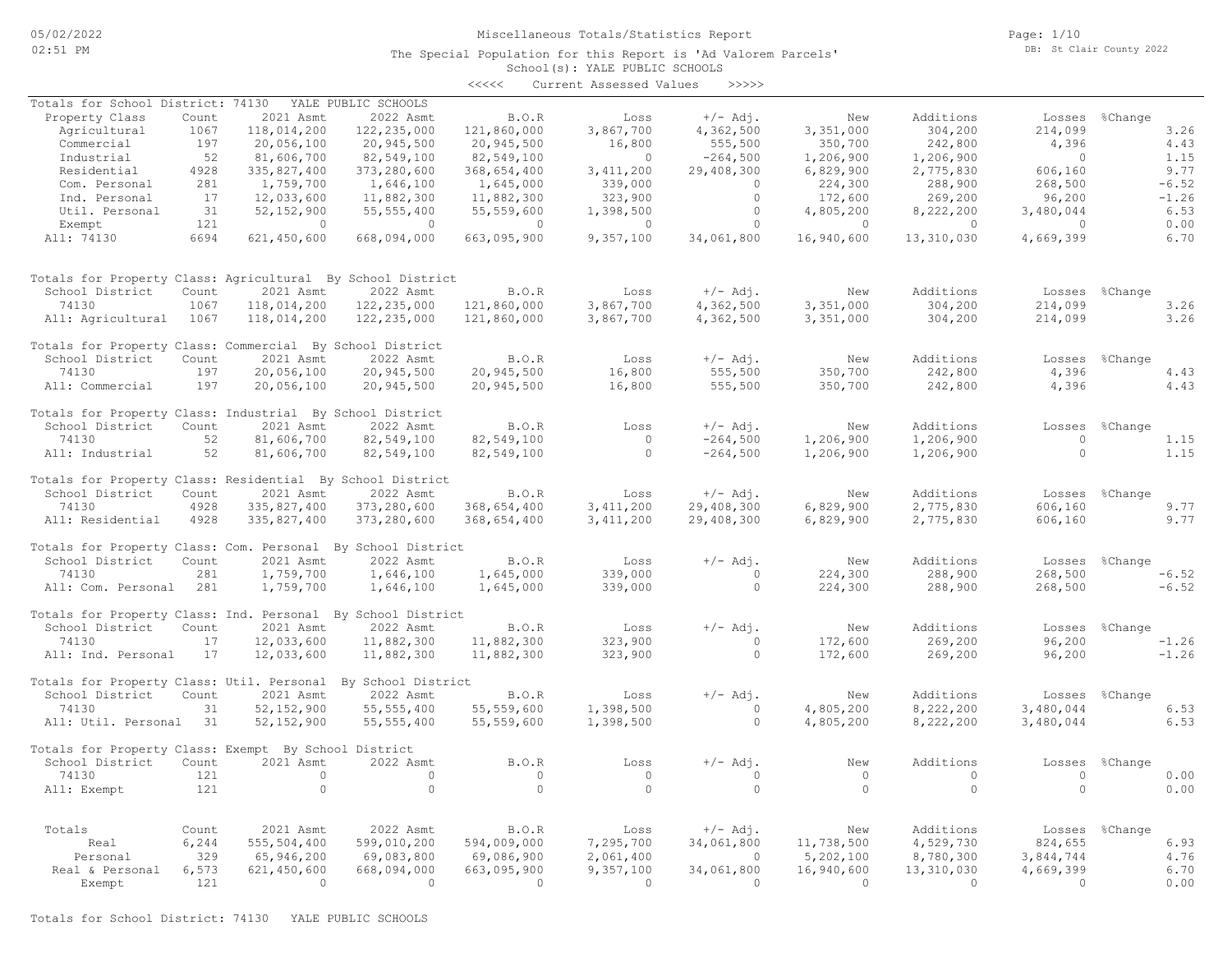#### School(s): YALE PUBLIC SCHOOLS The Special Population for this Report is 'Ad Valorem Parcels'

|                                                              |       |                |               | $\prec\prec\prec\prec\prec$ | S.E.V., Taxable and Capped Values |               | >>>>>         |                |                |               |
|--------------------------------------------------------------|-------|----------------|---------------|-----------------------------|-----------------------------------|---------------|---------------|----------------|----------------|---------------|
| Property Class                                               | Count | 2021 SEV       | Fin SEV       | 2022 SEV                    | 2021 Tax                          | Fin Tax       | 2022 Tax      | BOR Tax        | 2022 Cap       | 2022 MCAP     |
| Agricultural                                                 | 1067  | 118,014,200    | 117,828,200   | 121,860,000                 | 68, 410, 394                      | 68,265,832    | 70, 415, 804  | 70, 201, 522   | 70,132,645     | 69, 924, 190  |
| Commercial                                                   | 197   | 20,056,100     | 20,056,100    | 20,945,500                  | 15,878,410                        | 15,878,410    | 16,789,041    | 16,789,041     | 16,634,327     | 16,634,327    |
| Industrial                                                   | 52    | 81,606,700     | 81,606,700    | 82,549,100                  | 80, 576, 395                      | 80,576,395    | 81,568,605    | 81,568,605     | 84, 442, 292   | 84, 442, 292  |
| Residential                                                  | 4928  | 335,827,400    | 335, 303, 325 | 368,654,400                 | 233, 991, 121                     | 233, 572, 327 | 253,503,573   | 250, 149, 679  | 247,907,686    | 244,673,201   |
| Com. Personal                                                | 281   | 1,759,700      | 1,759,700     | 1,645,000                   | 1,759,700                         | 1,759,700     | 1,646,100     | 1,645,000      | 1,646,100      | 1,645,000     |
| Ind. Personal                                                | 17    | 12,033,600     | 12,033,600    | 11,882,300                  | 12,033,600                        | 12,033,600    | 11,882,300    | 11,882,300     | 11,882,300     | 11,882,300    |
| Util. Personal                                               | 31    | 52, 152, 900   | 52,150,888    | 55,559,600                  | 47,725,267                        | 47,723,255    | 51,190,901    | 51, 195, 101   | 51,190,901     | 51, 195, 101  |
| Exempt                                                       | 121   | $\circ$        | $\circ$       | $\circ$                     | $\circ$                           | $\circ$       | $\circ$       | $\Omega$       | $\overline{0}$ | $\circ$       |
| All: 74130                                                   | 6694  | 621,450,600    | 620, 738, 513 | 663,095,900                 | 460, 374, 887                     | 459,809,519   | 486, 996, 324 | 483, 431, 248  | 483,836,251    | 480, 396, 411 |
| Totals for Property Class: Agricultural By School District   |       |                |               |                             |                                   |               |               |                |                |               |
| School District                                              | Count | 2021 SEV       | Fin SEV       | 2022 SEV                    | 2021 Tax                          | Fin Tax       | 2022 Tax      | BOR Tax        | 2022 Cap       | 2022 MCAP     |
| 74130                                                        | 1067  | 118,014,200    | 117,828,200   | 121,860,000                 | 68, 410, 394                      | 68, 265, 832  | 70, 415, 804  | 70,201,522     | 70, 132, 645   | 69, 924, 190  |
| All: Agricultural                                            | 1067  | 118,014,200    | 117,828,200   | 121,860,000                 | 68, 410, 394                      | 68, 265, 832  | 70, 415, 804  | 70,201,522     | 70,132,645     | 69,924,190    |
| Totals for Property Class: Commercial By School District     |       |                |               |                             |                                   |               |               |                |                |               |
| School District                                              | Count | 2021 SEV       | Fin SEV       | 2022 SEV                    | 2021 Tax                          | Fin Tax       | 2022 Tax      | BOR Tax        | 2022 Cap       | 2022 MCAP     |
| 74130                                                        | 197   | 20,056,100     | 20,056,100    | 20,945,500                  | 15,878,410                        | 15,878,410    | 16,789,041    | 16,789,041     | 16,634,327     | 16,634,327    |
| All: Commercial                                              | 197   | 20,056,100     | 20,056,100    | 20,945,500                  | 15,878,410                        | 15,878,410    | 16,789,041    | 16,789,041     | 16,634,327     | 16,634,327    |
| Totals for Property Class: Industrial By School District     |       |                |               |                             |                                   |               |               |                |                |               |
| School District                                              | Count | 2021 SEV       | Fin SEV       | 2022 SEV                    | 2021 Tax                          | Fin Tax       | 2022 Tax      | BOR Tax        | 2022 Cap       | 2022 MCAP     |
| 74130                                                        | 52    | 81,606,700     | 81,606,700    | 82,549,100                  | 80, 576, 395                      | 80, 576, 395  | 81,568,605    | 81,568,605     | 84, 442, 292   | 84, 442, 292  |
| All: Industrial                                              | 52    | 81,606,700     | 81,606,700    | 82,549,100                  | 80, 576, 395                      | 80, 576, 395  | 81,568,605    | 81,568,605     | 84, 442, 292   | 84, 442, 292  |
| Totals for Property Class: Residential By School District    |       |                |               |                             |                                   |               |               |                |                |               |
| School District                                              | Count | 2021 SEV       | Fin SEV       | 2022 SEV                    | 2021 Tax                          | Fin Tax       | 2022 Tax      | BOR Tax        | 2022 Cap       | 2022 MCAP     |
| 74130                                                        | 4928  | 335,827,400    | 335, 303, 325 | 368,654,400                 | 233, 991, 121                     | 233, 572, 327 | 253, 503, 573 | 250, 149, 679  | 247,907,686    | 244,673,201   |
| All: Residential                                             | 4928  | 335,827,400    | 335, 303, 325 | 368,654,400                 | 233, 991, 121                     | 233, 572, 327 | 253, 503, 573 | 250, 149, 679  | 247,907,686    | 244,673,201   |
| Totals for Property Class: Com. Personal By School District  |       |                |               |                             |                                   |               |               |                |                |               |
| School District                                              | Count | 2021 SEV       | Fin SEV       | 2022 SEV                    | 2021 Tax                          | Fin Tax       | 2022 Tax      | BOR Tax        | 2022 Cap       | 2022 MCAP     |
| 74130                                                        | 281   | 1,759,700      | 1,759,700     | 1,645,000                   | 1,759,700                         | 1,759,700     | 1,646,100     | 1,645,000      | 1,646,100      | 1,645,000     |
| All: Com. Personal                                           | 281   | 1,759,700      | 1,759,700     | 1,645,000                   | 1,759,700                         | 1,759,700     | 1,646,100     | 1,645,000      | 1,646,100      | 1,645,000     |
|                                                              |       |                |               |                             |                                   |               |               |                |                |               |
| Totals for Property Class: Ind. Personal By School District  |       |                |               |                             |                                   |               |               |                |                |               |
| School District                                              | Count | 2021 SEV       | Fin SEV       | 2022 SEV                    | 2021 Tax                          | Fin Tax       | 2022 Tax      | BOR Tax        | 2022 Cap       | 2022 MCAP     |
| 74130                                                        | 17    | 12,033,600     | 12,033,600    | 11,882,300                  | 12,033,600                        | 12,033,600    | 11,882,300    | 11,882,300     | 11,882,300     | 11,882,300    |
| All: Ind. Personal                                           | 17    | 12,033,600     | 12,033,600    | 11,882,300                  | 12,033,600                        | 12,033,600    | 11,882,300    | 11,882,300     | 11,882,300     | 11,882,300    |
| Totals for Property Class: Util. Personal By School District |       |                |               |                             |                                   |               |               |                |                |               |
| School District                                              | Count | 2021 SEV       | Fin SEV       | 2022 SEV                    | 2021 Tax                          | Fin Tax       | 2022 Tax      | BOR Tax        | 2022 Cap       | 2022 MCAP     |
| 74130                                                        | 31    | 52, 152, 900   | 52,150,888    | 55, 559, 600                | 47,725,267                        | 47,723,255    | 51,190,901    | 51, 195, 101   | 51,190,901     | 51, 195, 101  |
| All: Util. Personal 31                                       |       | 52, 152, 900   | 52,150,888    | 55, 559, 600                | 47,725,267                        | 47,723,255    | 51,190,901    | 51, 195, 101   | 51,190,901     | 51, 195, 101  |
| Totals for Property Class: Exempt By School District         |       |                |               |                             |                                   |               |               |                |                |               |
| School District                                              | Count | 2021 SEV       | Fin SEV       | 2022 SEV                    | 2021 Tax                          | Fin Tax       | 2022 Tax      | BOR Tax        | 2022 Cap       | 2022 MCAP     |
| 74130                                                        | 121   | $\circ$        | $\circ$       | $\circ$                     | $\circ$                           | 0             | $\circ$       | $\circ$        | $\circ$        | $\circ$       |
| All: Exempt                                                  | 121   | $\circ$        | $\circ$       | $\circ$                     | $\circ$                           | $\circ$       | $\circ$       | $\circ$        | $\Omega$       | $\circ$       |
|                                                              |       |                |               |                             |                                   |               |               |                |                |               |
| Totals                                                       | Count | 2021 SEV       | Fin SEV       | 2022 SEV                    | 2021 Tax                          | Fin Tax       | 2022 Tax      | BOR Tax        | 2022 Cap       | 2022 MCAP     |
| Real                                                         | 6,244 | 555,504,400    | 554,794,325   | 594,009,000                 | 398,856,320                       | 398,292,964   | 422, 277, 023 | 418,708,847    | 419, 116, 950  | 415,674,010   |
| Personal                                                     | 329   | 65,946,200     | 65, 944, 188  | 69,086,900                  | 61, 518, 567                      | 61, 516, 555  | 64,719,301    | 64,722,401     | 64,719,301     | 64,722,401    |
| Real & Personal                                              | 6,573 | 621,450,600    | 620, 738, 513 | 663,095,900                 | 460, 374, 887                     | 459,809,519   | 486, 996, 324 | 483, 431, 248  | 483,836,251    | 480, 396, 411 |
| Exempt                                                       | 121   | $\overline{0}$ | $\Omega$      | $\bigcirc$                  | $\Omega$                          | $\Omega$      | $\Omega$      | $\overline{0}$ | $\bigcirc$     | $\Omega$      |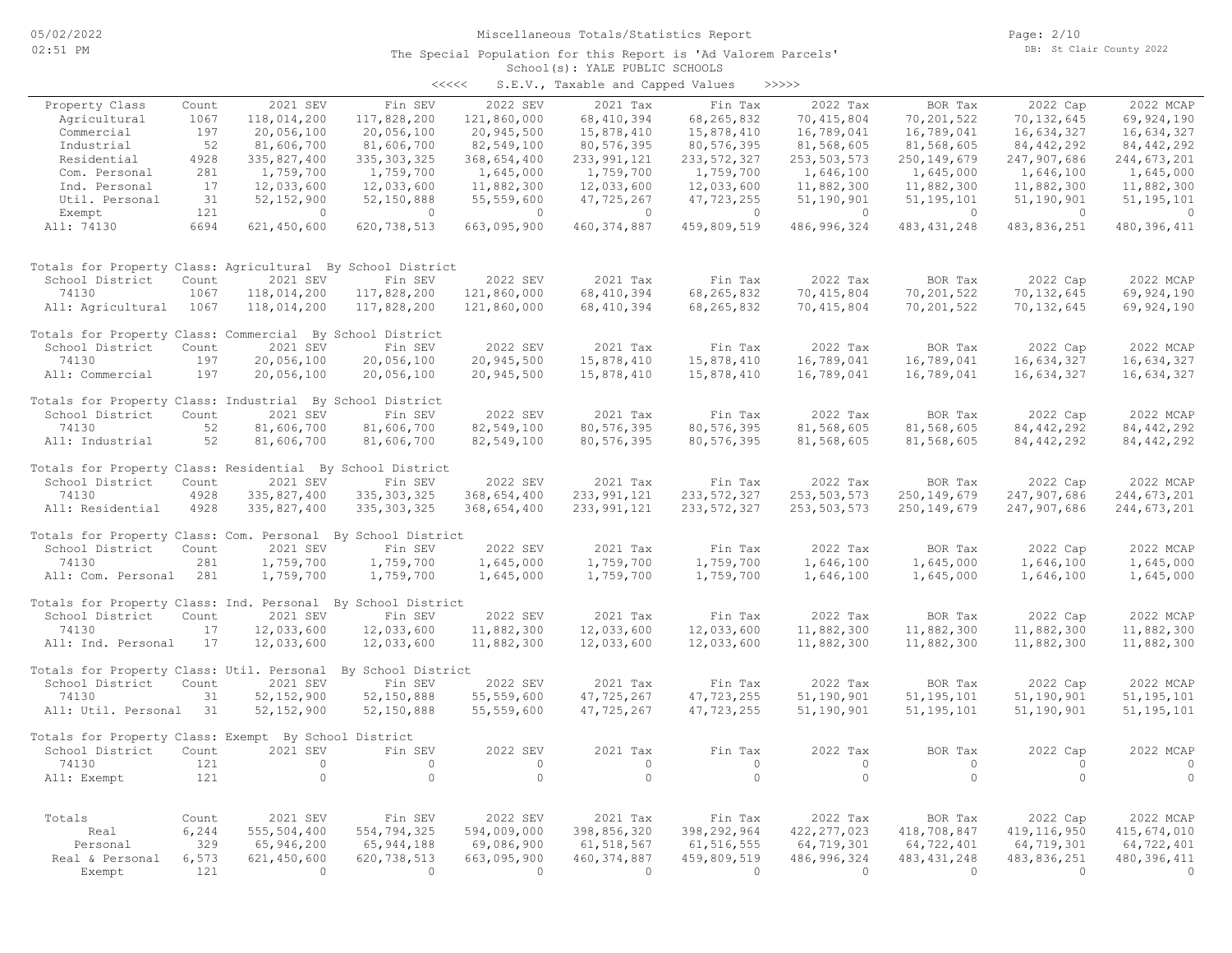The Special Population for this Report is 'Ad Valorem Parcels'

Page: 3/10 DB: St Clair County 2022

#### School(s): YALE PUBLIC SCHOOLS <<<<< PRE/MBT Percentage Times S.E.V. >>>>>

| Totals for School District: 74130                            |                 |                | YALE PUBLIC SCHOOLS |                    |                |                |                |                |                |
|--------------------------------------------------------------|-----------------|----------------|---------------------|--------------------|----------------|----------------|----------------|----------------|----------------|
| Property Class                                               | Count           | 2021 ORIG      | 2021 ORIG           | Final PRE          | Final          | W/O Winter     | W/O Winter     | 2022 ORIG      | 2022 ORIG      |
|                                                              |                 |                |                     |                    |                | PRE            | Non-PRE        | PRE            |                |
|                                                              |                 | PRE            | Non-PRE             |                    | Non-PRE        |                |                |                | Non-PRE        |
| Agricultural                                                 | 1054            | 113,862,638    | 4, 151, 562         | 113,771,738        | 4,056,462      | 113,771,738    | 4,056,462      | 117,919,017    | 3,940,983      |
| Commercial                                                   | 11              | 834,160        | 19,221,940          | 834,160            | 19,221,940     | 834,160        | 19,221,940     | 904,885        | 20,040,615     |
| Industrial                                                   | $6\overline{6}$ | 914,291        | 80,692,409          | 914,291            | 80,692,409     | 914,291        | 80,692,409     | 387,430        | 82, 161, 670   |
| Residential                                                  | 3917            | 301,959,856    | 33,867,544          | 301,001,381        | 34, 301, 944   | 300, 126, 381  | 35,176,944     | 327, 573, 205  | 41,081,195     |
| Com. Personal                                                | 281             | 1,759,700      | $\overline{0}$      | 1,759,700          | $\overline{0}$ | 1,759,700      | $\overline{0}$ | 1,645,000      | $\overline{0}$ |
| Ind. Personal                                                | 17              | 12,033,600     | $\overline{0}$      | 12,033,600         | $\overline{0}$ | 12,033,600     | $\overline{0}$ | 11,882,300     | $\overline{0}$ |
| Util. Personal                                               | $\overline{0}$  | $\overline{0}$ | 52, 152, 900        | $\overline{0}$     | 52,150,888     | $\overline{0}$ | 52,150,888     | $\overline{0}$ | 55, 559, 600   |
| Exempt                                                       | 6               | $\circ$        | $\overline{0}$      | $\overline{0}$     | $\sim$ 0       | $\overline{0}$ | $\overline{0}$ | $\bigcirc$     | $\sim$ 0       |
| All: 74130                                                   | 5,292           | 431, 364, 245  | 190,086,355         | 430, 314, 870      | 190,423,643    | 429,439,870    | 191,298,643    | 460, 311, 837  | 202,784,063    |
| Totals for Property Class: Agricultural By School District   |                 |                |                     |                    |                |                |                |                |                |
| School District                                              | Count           | 2021 ORIG      | 2021 ORIG           | Final PRE          | Final          | W/O Winter     | W/O Winter     | 2022 ORIG      | 2022 ORIG      |
|                                                              |                 | PRE            | Non-PRE             |                    | Non-PRE        | PRE            | Non-PRE        | PRE            | Non-PRE        |
|                                                              |                 |                |                     |                    |                |                |                |                |                |
| 74130                                                        | 1054            | 113,862,638    | 4, 151, 562         | 113,771,738        | 4,056,462      | 113,771,738    | 4,056,462      | 117,919,017    | 3,940,983      |
| All: Agricultural 1054                                       |                 | 113,862,638    | 4,151,562           | 113,771,738        | 4,056,462      | 113,771,738    | 4,056,462      | 117,919,017    | 3,940,983      |
| Totals for Property Class: Commercial By School District     |                 |                |                     |                    |                |                |                |                |                |
| School District Count                                        |                 | 2021 ORIG      | 2021 ORIG           | Final PRE          | Final          | W/O Winter     | W/O Winter     | 2022 ORIG      | 2022 ORIG      |
|                                                              |                 | PRE            | Non-PRE             |                    | Non-PRE        | PRE            | Non-PRE        | PRE            | Non-PRE        |
| 74130                                                        | 11              | 834,160        | 19,221,940          | 834,160            | 19,221,940     | 834,160        | 19,221,940     | 904,885        | 20,040,615     |
| All: Commercial                                              | 11              | 834,160        | 19,221,940          | 834,160            | 19,221,940     | 834,160        | 19,221,940     | 904,885        | 20,040,615     |
|                                                              |                 |                |                     |                    |                |                |                |                |                |
| Totals for Property Class: Industrial By School District     |                 |                |                     |                    |                |                |                |                |                |
| School District                                              | Count           | 2021 ORIG      | 2021 ORIG           | Final PRE          | Final          | W/O Winter     | W/O Winter     | 2022 ORIG      | 2022 ORIG      |
|                                                              |                 | PRE            | Non-PRE             |                    | Non-PRE        | PRE            | Non-PRE        | PRE            | Non-PRE        |
| 74130                                                        | 6               | 914,291        | 80,692,409          | 914,291<br>914,291 | 80,692,409     | 914,291        | 80,692,409     | 387,430        | 82,161,670     |
| All: Industrial                                              | $6\overline{6}$ | 914,291        | 80,692,409          |                    | 80,692,409     | 914,291        | 80,692,409     | 387,430        | 82, 161, 670   |
|                                                              |                 |                |                     |                    |                |                |                |                |                |
| Totals for Property Class: Residential By School District    |                 |                |                     |                    |                |                |                |                |                |
| School District                                              | Count           | 2021 ORIG      | 2021 ORIG           | Final PRE          | Final          | W/O Winter     | W/O Winter     | 2022 ORIG      | 2022 ORIG      |
|                                                              |                 | PRE            | Non-PRE             |                    | Non-PRE        | PRE            | Non-PRE        | PRE            | Non-PRE        |
|                                                              |                 |                |                     |                    |                |                |                |                |                |
| 74130                                                        | 3917            | 301,959,856    | 33,867,544          | 301,001,381        | 34,301,944     | 300, 126, 381  | 35, 176, 944   | 327, 573, 205  | 41,081,195     |
| All: Residential                                             | 3917            | 301,959,856    | 33,867,544          | 301,001,381        | 34,301,944     | 300, 126, 381  | 35,176,944     | 327, 573, 205  | 41,081,195     |
| Totals for Property Class: Com. Personal By School District  |                 |                |                     |                    |                |                |                |                |                |
| School District                                              | Count           | 2021 ORIG      | 2021 ORIG           | Final PRE          | Final          | W/O Winter     | W/O Winter     | 2022 ORIG      | 2022 ORIG      |
|                                                              |                 | PRE            | Non-PRE             |                    | Non-PRE        | PRE            | Non-PRE        | PRE            | Non-PRE        |
|                                                              |                 |                |                     |                    |                |                |                |                |                |
| 74130                                                        | 281             | 1,759,700      | $\overline{0}$      | 1,759,700          | $\overline{0}$ | 1,759,700      | $\circ$        | 1,645,000      | $\sim$ 0       |
| All: Com. Personal 281                                       |                 | 1,759,700      | $\overline{0}$      | 1,759,700          | $\overline{0}$ | 1,759,700      | $\circ$        | 1,645,000      | $\overline{0}$ |
| Totals for Property Class: Ind. Personal By School District  |                 |                |                     |                    |                |                |                |                |                |
| School District                                              | Count           | 2021 ORIG      | 2021 ORIG           | Final PRE          | Final          | W/O Winter     | W/O Winter     | 2022 ORIG      | 2022 ORIG      |
|                                                              |                 | PRE            | Non-PRE             |                    | Non-PRE        | PRE            | Non-PRE        | PRE            | Non-PRE        |
| 74130                                                        | 17              | 12,033,600     | $\sim$ 0            | 12,033,600         | $\sim$ 0       | 12,033,600     | $\circ$        | 11,882,300     | $\sim$ 0       |
|                                                              |                 |                | $\circ$             |                    | $\sim$ 0       |                | $\Omega$       |                | $\Omega$       |
| All: Ind. Personal                                           | 17              | 12,033,600     |                     | 12,033,600         |                | 12,033,600     |                | 11,882,300     |                |
| Totals for Property Class: Util. Personal By School District |                 |                |                     |                    |                |                |                |                |                |
| School District Count 2021 ORIG 2021 ORIG Final PRE          |                 |                |                     |                    | Final          |                | W/O Winter     |                | 2022 ORIG      |
|                                                              |                 |                |                     |                    |                | W/O Winter     |                | 2022 ORIG      |                |
|                                                              |                 | PRE            | Non-PRE             |                    | Non-PRE        | PRE            | Non-PRE        | PRE            | Non-PRE        |
| 74130                                                        | 0               | $\circ$        | 52, 152, 900        | $\circ$            | 52,150,888     | $\circ$        | 52,150,888     | $\circ$        | 55,559,600     |
| All: Util. Personal                                          | $\overline{0}$  | $\circ$        | 52, 152, 900        | $\circ$            | 52,150,888     | $\circ$        | 52,150,888     | $\circ$        | 55,559,600     |
| Totals for Property Class: Exempt By School District         |                 |                |                     |                    |                |                |                |                |                |
| School District                                              | Count           | 2021 ORIG      | 2021 ORIG           | Final PRE          | Final          | W/O Winter     | W/O Winter     | 2022 ORIG      | 2022 ORIG      |
|                                                              |                 | PRE            | Non-PRE             |                    | Non-PRE        | PRE            | Non-PRE        | PRE            | Non-PRE        |
|                                                              |                 |                |                     |                    |                |                |                |                |                |
| 74130                                                        | 6               | $\circ$        | 0                   | $\circ$            | 0              | $\circ$        | 0              | $\circ$        | 0              |
| All: Exempt                                                  | 6               | $\circ$        | $\circ$             | $\circ$            | $\circ$        | $\circ$        | $\circ$        | $\circ$        | $\circ$        |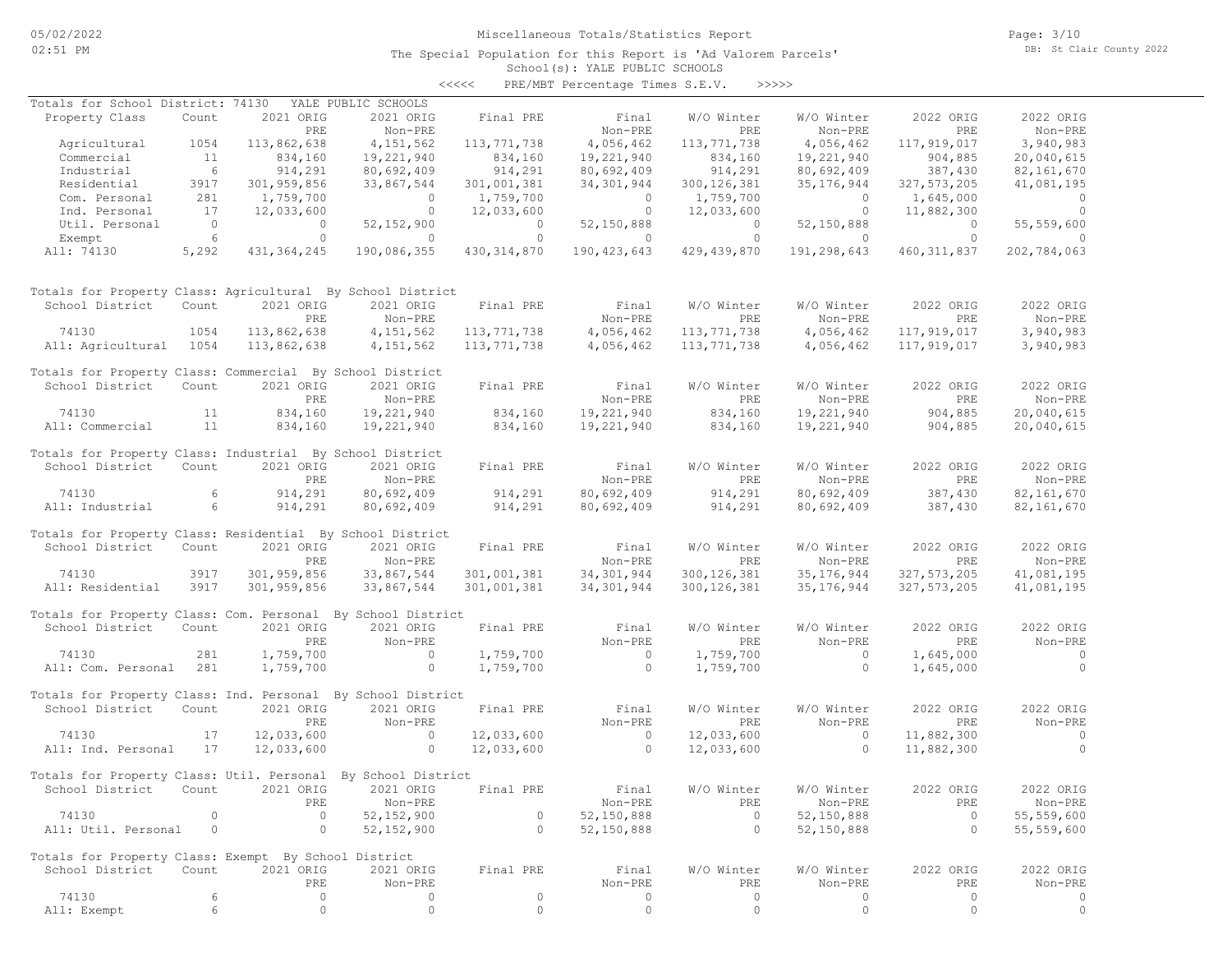05/02/2022 02:51 PM

Miscellaneous Totals/Statistics Report

The Special Population for this Report is 'Ad Valorem Parcels'

Page: 4/10 DB: St Clair County 2022

School(s): YALE PUBLIC SCHOOLS

<<<<< PRE/MBT Percentage Times S.E.V. >>>>>

| Totals             | Count | ORIG<br>2021 | 2021 ORIG     | Final PRE     | Final       | Winter<br>W/O | W/O Winter    | 2022 ORIG     | 2022 ORIG   |
|--------------------|-------|--------------|---------------|---------------|-------------|---------------|---------------|---------------|-------------|
|                    |       | PRE          | Non-PRE       |               | Non-PRE     | PRE           | Non-PRE       | PRE           | Non-PRE     |
| Real               | 4,988 | 417,570,945  | 137, 933, 455 | 416,521,570   | 138,272,755 | 415,646,570   | 139, 147, 755 | 446,784,537   | 147,224,463 |
| Personal           | 298   | 13,793,300   | 52,152,900    | 13,793,300    | 52,150,888  | 13,793,300    | 52,150,888    | 13,527,300    | 55,559,600  |
| Personal<br>Real & | 5,286 | 431,364,245  | 190,086,355   | 430, 314, 870 | 190,423,643 | 429,439,870   | 191,298,643   | 460, 311, 837 | 202,784,063 |
| Exempt             |       |              |               |               |             |               |               |               |             |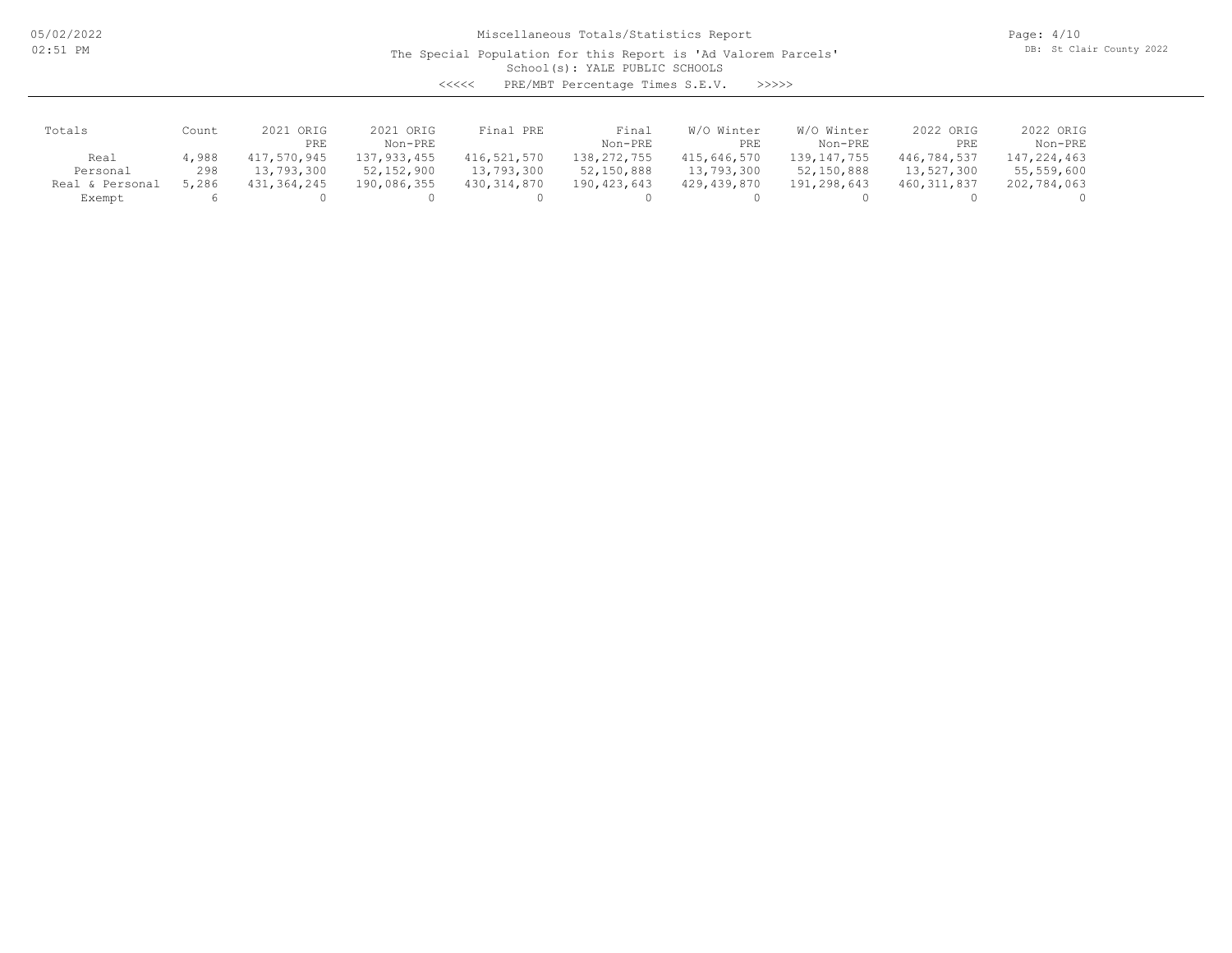The Special Population for this Report is 'Ad Valorem Parcels'

Page: 5/10 DB: St Clair County 2022

#### School(s): YALE PUBLIC SCHOOLS <<<<< PRE/MBT Percentage Times Taxable >>>>>

| Totals for School District: 74130                            |                 |                  | YALE PUBLIC SCHOOLS  |                    |                          |                               |                       |                    |                                       |
|--------------------------------------------------------------|-----------------|------------------|----------------------|--------------------|--------------------------|-------------------------------|-----------------------|--------------------|---------------------------------------|
| Property Class                                               | Count           | 2021 ORIG        | 2021 ORIG            | Final PRE          | Final                    | W/O Winter                    | W/O Winter            | 2022 ORIG          | 2022 ORIG                             |
|                                                              |                 | PRE              | Non-PRE              |                    | Non-PRE                  | PRE                           | Non-PRE               | PRE                | Non-PRE                               |
| Agricultural                                                 | 1054            | 65,997,038       | 2, 413, 356          | 65,815,530         | 2,450,302                | 65,815,530                    | 2,450,302             | 67,736,021         | 2,465,501                             |
| Commercial                                                   | 11              | 650,201          | 15,228,209           |                    | 15,228,209               | 650,201                       | 15,228,209            | 671,652            | 16, 117, 389                          |
| Industrial                                                   | $6\overline{6}$ | 694,584          | 79,881,811           | 650,201<br>694,584 | 79,881,811               | 694,584                       | 79,881,811            | 340,042            | 81,228,563                            |
| Residential                                                  | 3917            | 209, 951, 852    | 24,039,269           | 209,389,389        | 24, 182, 938             | 208,794,653                   | 24,777,674            | 220,859,551        | 29,290,128                            |
| Com. Personal                                                | 281             | 1,759,700        | $\overline{0}$       | 1,759,700          | $\overline{0}$           | 1,759,700                     | $\circ$               | 1,645,000          | $\overline{0}$                        |
| Ind. Personal                                                | 17              | 12,033,600       | $\overline{0}$       | 12,033,600         | $\overline{0}$           | 12,033,600                    | $\overline{0}$        | 11,882,300         | $\overline{0}$                        |
| Util. Personal                                               | $\overline{0}$  | $\overline{0}$   | 47,725,267           | $\overline{0}$     | 47,723,255               | $\overline{0}$                | 47,723,255            | $\overline{0}$     | 51, 195, 101                          |
| Exempt                                                       | $6\overline{6}$ | $\circ$          | $\overline{0}$       | $\overline{0}$     | $\sim$ 0 $\sim$ 0 $\sim$ | $\circ$                       | $\overline{0}$        | $\overline{0}$     | $\sim$ 0                              |
| All: 74130                                                   | 5292            | 291,086,975      | 169,287,912          | 290,343,004        | 169,466,515              | 289,748,268                   | 170,061,251           | 303, 134, 566      | 180,296,682                           |
| Totals for Property Class: Agricultural By School District   |                 |                  |                      |                    |                          |                               |                       |                    |                                       |
| School District                                              | Count           | 2021 ORIG        | 2021 ORIG            | Final PRE          | Final                    | W/O Winter                    | W/O Winter            | 2022 ORIG          | 2022 ORIG                             |
|                                                              |                 | PRE              | Non-PRE              |                    | Non-PRE                  | PRE                           | Non-PRE               | <b>PRE</b>         | Non-PRE                               |
| 74130                                                        | 1054            | 65,997,038       | 2, 413, 356          | 65,815,530         | 2,450,302                | 65,815,530                    | 2,450,302             | 67,736,021         | 2,465,501                             |
| All: Agricultural 1054                                       |                 | 65,997,038       | 2,413,356            | 65,815,530         | 2,450,302                | 65,815,530                    | 2,450,302             | 67,736,021         | 2,465,501                             |
| Totals for Property Class: Commercial By School District     |                 |                  |                      |                    |                          |                               |                       |                    |                                       |
| School District Count                                        |                 | 2021 ORIG        | 2021 ORIG            | Final PRE          | Final                    | W/O Winter                    | W/O Winter            | 2022 ORIG          | 2022 ORIG                             |
|                                                              |                 | PRE              | Non-PRE              |                    | Non-PRE                  | PRE                           | Non-PRE               | PRE                | Non-PRE                               |
| 74130                                                        | 11              | 650,201          | 15,228,209           | 650,201            | 15,228,209               | 650,201                       | 15,228,209            | 671,652            | 16, 117, 389                          |
| All: Commercial                                              | 11              | 650,201          | 15,228,209           | 650,201            | 15,228,209               | 650,201                       | 15,228,209            | 671,652            | 16, 117, 389                          |
| Totals for Property Class: Industrial By School District     |                 |                  |                      |                    |                          |                               |                       |                    |                                       |
| School District                                              | Count           | 2021 ORIG        | 2021 ORIG            | Final PRE          | Final                    | W/O Winter                    | W/O Winter            | 2022 ORIG          | 2022 ORIG                             |
|                                                              |                 | PRE              | Non-PRE              |                    | Non-PRE                  | PRE                           | Non-PRE               | PRE                | Non-PRE                               |
| 74130                                                        | 6               | 694,584          | 79,881,811           | 694,584<br>694,584 | 79,881,811               |                               | 79,881,811            |                    | 81, 228, 563                          |
| All: Industrial                                              | $6\overline{6}$ | 694,584          | 79,881,811           |                    | 79,881,811               | 694,584<br>694,584<br>694,584 | 79,881,811            | 340,042<br>340,042 | 81,228,563                            |
|                                                              |                 |                  |                      |                    |                          |                               |                       |                    |                                       |
| Totals for Property Class: Residential By School District    |                 |                  |                      |                    |                          |                               |                       |                    |                                       |
| School District                                              | Count           | 2021 ORIG        | 2021 ORIG            | Final PRE          | Final                    | W/O Winter                    | W/O Winter            | 2022 ORIG          | 2022 ORIG                             |
|                                                              |                 | PRE              | Non-PRE              |                    | Non-PRE                  | <b>PRE</b>                    | Non-PRE               | PRE                | Non-PRE                               |
| 74130                                                        | 3917            | 209, 951, 852    | 24,039,269           | 209, 389, 389      | 24,182,938               | 208,794,653                   | 24,777,674            | 220,859,551        | 29,290,128                            |
| All: Residential                                             | 3917            | 209, 951, 852    | 24,039,269           | 209, 389, 389      | 24, 182, 938             | 208,794,653                   | 24,777,674            | 220,859,551        | 29,290,128                            |
| Totals for Property Class: Com. Personal By School District  |                 |                  |                      |                    |                          |                               |                       |                    |                                       |
| School District                                              | Count           | 2021 ORIG        | 2021 ORIG            | Final PRE          | Final                    | W/O Winter                    | W/O Winter            | 2022 ORIG          | 2022 ORIG                             |
|                                                              |                 | PRE              | Non-PRE              |                    | Non-PRE                  | PRE                           | Non-PRE               | PRE                | Non-PRE                               |
| 74130                                                        | 281             | 1,759,700        | $\overline{0}$       | 1,759,700          | $\overline{0}$           | 1,759,700                     | $\sim$ 0              | 1,645,000          | $\begin{array}{c} 0 \\ 0 \end{array}$ |
| All: Com. Personal 281                                       |                 | 1,759,700        | $\sim$ 0             | 1,759,700          | $\overline{0}$           | 1,759,700                     | $\overline{0}$        | 1,645,000          | $\overline{0}$                        |
| Totals for Property Class: Ind. Personal By School District  |                 |                  |                      |                    |                          |                               |                       |                    |                                       |
| School District                                              | Count           | 2021 ORIG        | 2021 ORIG            | Final PRE          | Final                    | W/O Winter                    | W/O Winter            | 2022 ORIG          | 2022 ORIG                             |
|                                                              |                 | PRE              | Non-PRE              |                    | Non-PRE                  | PRE                           | Non-PRE               | PRE                | Non-PRE                               |
| 74130                                                        | 17              | 12,033,600       | $\sim$ 0             | 12,033,600         | $\sim$ 0                 | 12,033,600                    | $\overline{0}$        | 11,882,300         | $\sim$ 0                              |
| All: Ind. Personal                                           | 17              | 12,033,600       | $\overline{0}$       | 12,033,600         | $\overline{0}$           | 12,033,600                    | $\Omega$              | 11,882,300         | $\bigcirc$                            |
|                                                              |                 |                  |                      |                    |                          |                               |                       |                    |                                       |
| Totals for Property Class: Util. Personal By School District |                 |                  |                      |                    |                          |                               |                       |                    |                                       |
| School District Count 2021 ORIG 2021 ORIG Final PRE          |                 |                  |                      |                    | Final                    |                               | W/O Winter W/O Winter | 2022 ORIG          | 2022 ORIG                             |
|                                                              |                 | PRE              | Non-PRE              |                    | Non-PRE                  | PRE                           | Non-PRE               | PRE                | Non-PRE                               |
| 74130                                                        | 0               | $\circ$          | 47,725,267           | 0                  | 47,723,255               | $\circ$                       | 47,723,255            | $\overline{0}$     | 51, 195, 101                          |
| All: Util. Personal                                          | $\circ$         | $\circ$          | 47,725,267           | $\circ$            | 47,723,255               | $\circ$                       | 47,723,255            | $\circ$            | 51, 195, 101                          |
|                                                              |                 |                  |                      |                    |                          |                               |                       |                    |                                       |
| Totals for Property Class: Exempt By School District         |                 |                  |                      |                    |                          | W/O Winter                    |                       |                    |                                       |
| School District                                              | Count           | 2021 ORIG<br>PRE | 2021 ORIG<br>Non-PRE | Final PRE          | Final<br>Non-PRE         | PRE                           | W/O Winter<br>Non-PRE | 2022 ORIG<br>PRE   | 2022 ORIG<br>Non-PRE                  |
| 74130                                                        | 6               | 0                | 0                    | $\circ$            | $\circ$                  | $\circ$                       | $\circ$               | $\circ$            | 0                                     |
|                                                              | 6               | $\circ$          | $\circ$              | $\circ$            | $\circ$                  | $\circ$                       | $\circ$               | 0                  | $\circ$                               |
| All: Exempt                                                  |                 |                  |                      |                    |                          |                               |                       |                    |                                       |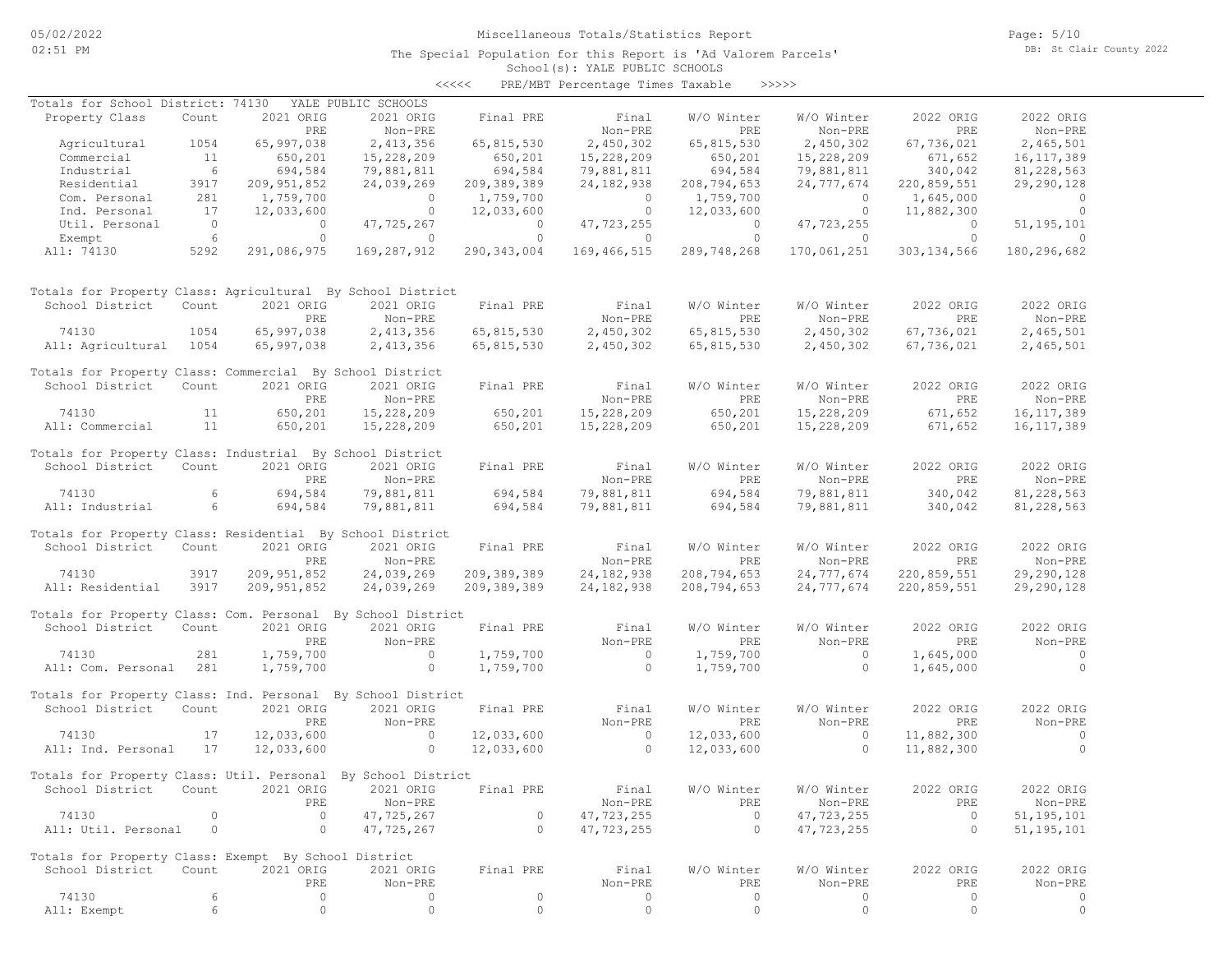05/02/2022 02:51 PM

# Miscellaneous Totals/Statistics Report

The Special Population for this Report is 'Ad Valorem Parcels'

Page: 6/10 DB: St Clair County 2022

School(s): YALE PUBLIC SCHOOLS

<<<<< PRE/MBT Percentage Times Taxable >>>>>

| Totals          | Count | 2021 ORIG<br>PRE | 2021 ORIG<br>Non-PRE | Final PRE     | Final<br>Non-PRE | W/O Winter<br>PRE | W/O Winter<br>Non-PRE | 2022 ORIG<br>PRE | 2022 ORIG<br>Non-PRE |
|-----------------|-------|------------------|----------------------|---------------|------------------|-------------------|-----------------------|------------------|----------------------|
| Real            | 4,988 | 277, 293, 675    | 121,562,645          | 276,549,704   | 121,743,260      | 275,954,968       | 122,337,996           | 289,607,266      | 129, 101, 581        |
| Personal        | 298   | 13,793,300       | 47,725,267           | 13,793,300    | 47,723,255       | 13,793,300        | 47,723,255            | 13,527,300       | 51, 195, 101         |
| Real & Personal | 5,286 | 291,086,975      | 169,287,912          | 290, 343, 004 | 169,466,515      | 289,748,268       | 170,061,251           | 303,134,566      | 180,296,682          |
| Exempt          |       |                  |                      |               |                  |                   |                       |                  |                      |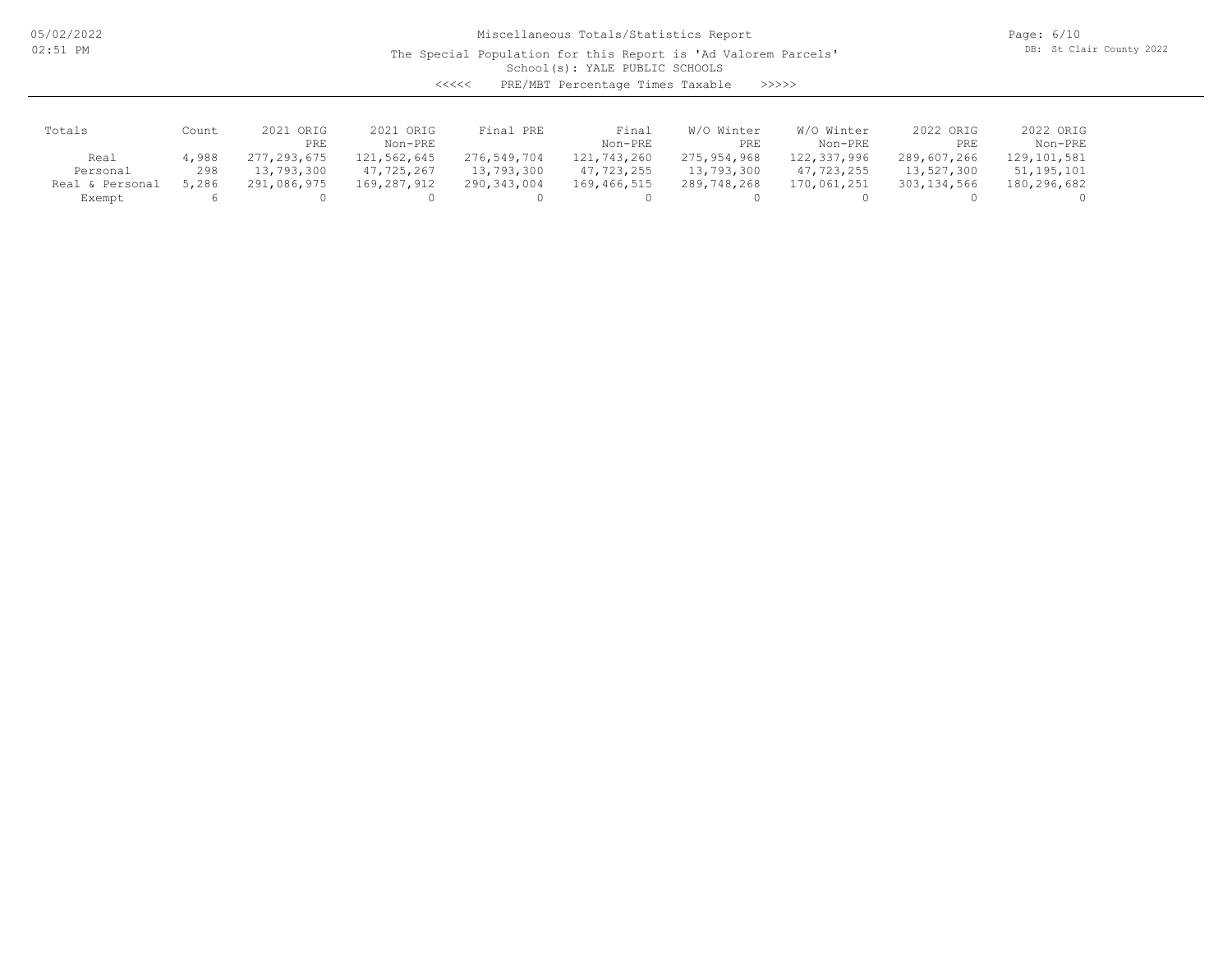Page: 7/10 DB: St Clair County 2022

\*\*\*\*\* DDA/LDFA Totals \*\*\*\*\*

|          |       | Base      | Current   | Current   | Current   | Final     | Final     | Final     |
|----------|-------|-----------|-----------|-----------|-----------|-----------|-----------|-----------|
| DDA/LDFA | Count | Value     | Assessed  | Taxable   | Captured  | Assessed  | Taxable   | Captured  |
| YALE DDA | 194   | 3,158,372 | 6,462,600 | 5,581,633 | 2,423,061 | 6,386,900 | 5,303,842 | 2,145,270 |
|          |       |           | 826,800   | 449,655   |           | 787,200   | 399,264   |           |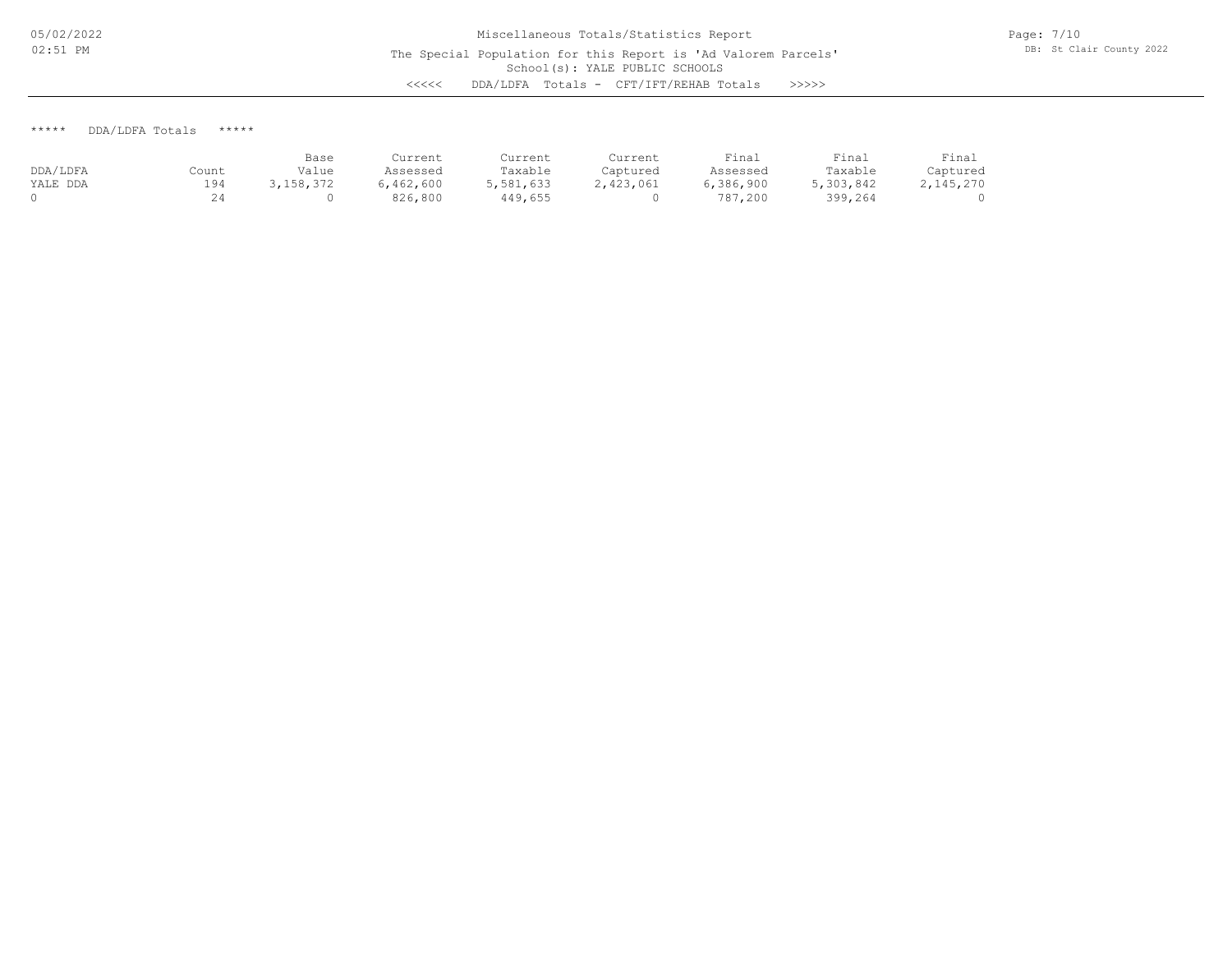The Special Population for this Report is 'Ad Valorem Parcels'

School(s): YALE PUBLIC SCHOOLS

<<<<< Special Act Totals >>>>>

|          |       | Base       | Current   | Current   | Current   | Final     | Final     | Final     |
|----------|-------|------------|-----------|-----------|-----------|-----------|-----------|-----------|
| DDA/LDFA | Count | Value      | Assessed  | Taxable   | Captured  | Assessed  | Taxable   | Captured  |
| YALE DDA | 194   | , 158, 372 | 6,462,600 | 5,581,633 | 2,423,061 | 6,386,900 | 5,303,842 | 2,145,270 |
|          |       |            | 826,800   | 449,655   |           | 787,200   | 399,264   |           |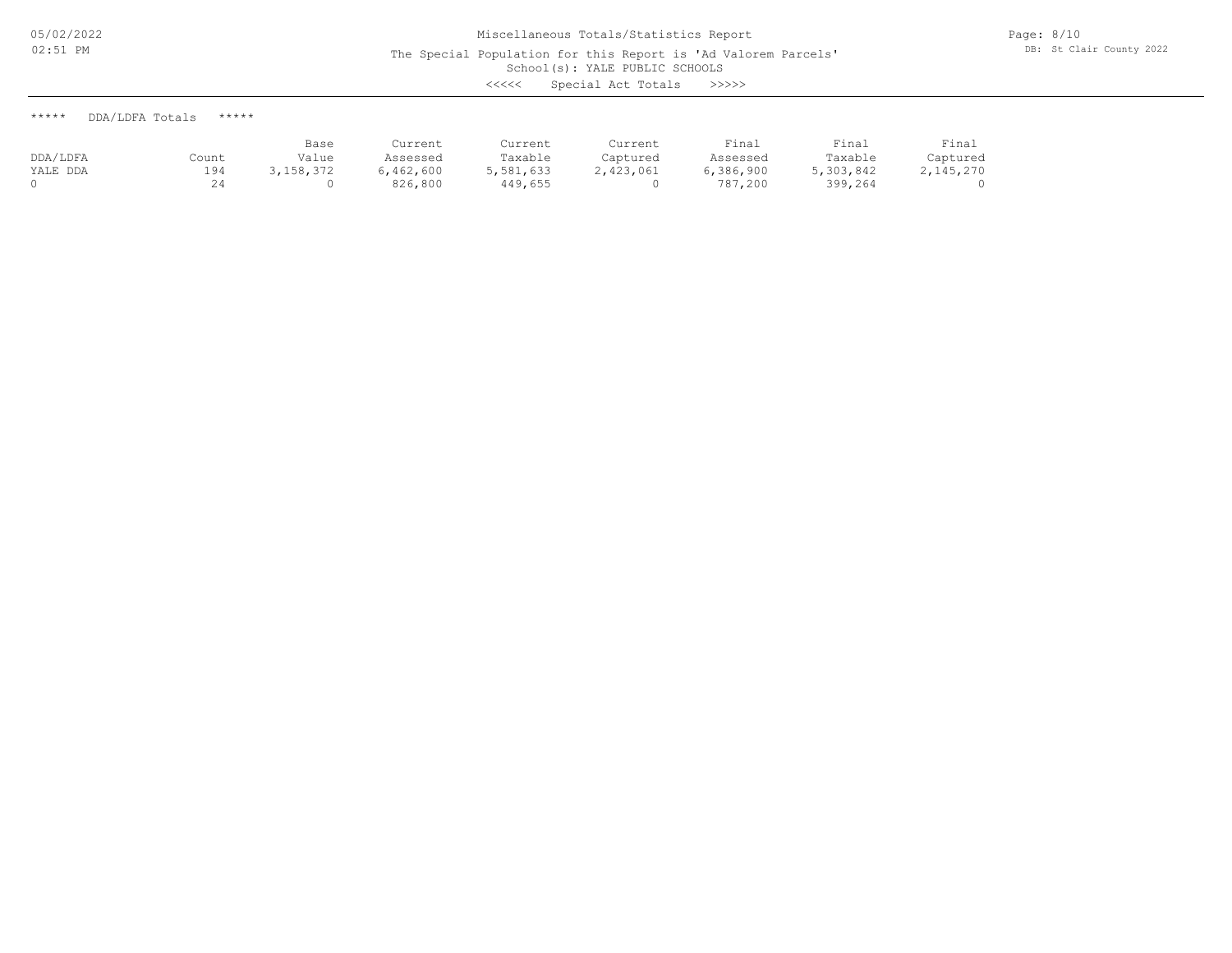School(s): YALE PUBLIC SCHOOLS s<br>20 Statistic

| くくくくく<br>Top 20 Statistics | >>>>> |
|----------------------------|-------|
|----------------------------|-------|

| ***** Top 20 S.E.V.s *****<br>22-021-1002-000 | E.V.S<br>INTERNATIONAL<br>DTE ELECTRIC COMPANY<br>DTE ELECTRIC COMPANY<br>INTERNATIONAL TRANSMISSION<br>ENBRIDGE ENERGY, LP<br>DETROIT EDISON CO<br>DTE ELECTRIC CO<br>TAGE, ENERGY, LIMITED PAR!<br>TAGE CO                                       |                           | \$78,093,200                                                                                                                                                                                                                                                                                                                                                                                            |
|-----------------------------------------------|----------------------------------------------------------------------------------------------------------------------------------------------------------------------------------------------------------------------------------------------------|---------------------------|---------------------------------------------------------------------------------------------------------------------------------------------------------------------------------------------------------------------------------------------------------------------------------------------------------------------------------------------------------------------------------------------------------|
| 22-999-0004-100                               |                                                                                                                                                                                                                                                    | $\mathsf{S}$              | 19,623,300                                                                                                                                                                                                                                                                                                                                                                                              |
| 22-999-0003-100                               | INTERNATIONAL TRANSMISSION CO                                                                                                                                                                                                                      | $\varsigma$               | 9,836,300                                                                                                                                                                                                                                                                                                                                                                                               |
| $22 - 999 - 0003 - 000$                       |                                                                                                                                                                                                                                                    | $\varsigma$               | 7,913,400                                                                                                                                                                                                                                                                                                                                                                                               |
| 24-999-0041-000                               |                                                                                                                                                                                                                                                    | \$                        | 5,671,500                                                                                                                                                                                                                                                                                                                                                                                               |
| 24-999-0015-000                               |                                                                                                                                                                                                                                                    | \$                        | 3,677,100                                                                                                                                                                                                                                                                                                                                                                                               |
|                                               |                                                                                                                                                                                                                                                    | \$                        | 3,494,500                                                                                                                                                                                                                                                                                                                                                                                               |
| 24-999-0010-000                               |                                                                                                                                                                                                                                                    |                           |                                                                                                                                                                                                                                                                                                                                                                                                         |
| 10-999-0001-000                               |                                                                                                                                                                                                                                                    | \$                        | 2,332,000                                                                                                                                                                                                                                                                                                                                                                                               |
| 19-999-0008-000                               |                                                                                                                                                                                                                                                    | \$                        | 1,805,600                                                                                                                                                                                                                                                                                                                                                                                               |
| 26-999-0005-000                               | DTE ELECTRIC CO<br>ENBRIDGE ENERGY, LIMITED PARTNERSHIP<br>ENBRIDGE ENERGY<br>YALE ACQUISITION GROUP LLC<br>SEMCO PIPELINE CO                                                                                                                      | \$                        | 1,645,100                                                                                                                                                                                                                                                                                                                                                                                               |
| $08 - 065 - 0037 - 001$                       |                                                                                                                                                                                                                                                    | \$                        | 1,410,600                                                                                                                                                                                                                                                                                                                                                                                               |
| 22-999-0018-000                               |                                                                                                                                                                                                                                                    | \$                        | 1,312,600                                                                                                                                                                                                                                                                                                                                                                                               |
| 26-999-0001-000                               | DTE ELECTRIC COMPANY                                                                                                                                                                                                                               | \$                        | 1,186,000                                                                                                                                                                                                                                                                                                                                                                                               |
| 22-999-0040-000                               |                                                                                                                                                                                                                                                    | \$                        | 1,183,100                                                                                                                                                                                                                                                                                                                                                                                               |
| 19-999-0003-100                               |                                                                                                                                                                                                                                                    | \$                        | 1,053,600                                                                                                                                                                                                                                                                                                                                                                                               |
| 15-008-1001-000                               | SCOFIELD RALPH/CAMPBELL T                                                                                                                                                                                                                          | \$                        | 1,017,300                                                                                                                                                                                                                                                                                                                                                                                               |
| 08-015-2018-000                               |                                                                                                                                                                                                                                                    | \$                        | 870,900                                                                                                                                                                                                                                                                                                                                                                                                 |
| 08-014-1008-000                               |                                                                                                                                                                                                                                                    | $\mathsf{S}$              | 870,800                                                                                                                                                                                                                                                                                                                                                                                                 |
| 08-999-0021-001                               | THE ELECTRIC COMPANY<br>DTE ELECTRIC COMPANY<br>SCOFIELD RALPH/CAMPBEL<br>MORAN FAMILY LLC<br>GP INVESTMENTS LLC<br>DTE ELECTRIC COMPANY<br>CORPERENTS COMPANY                                                                                     | $\frac{1}{2}$             | 864,900                                                                                                                                                                                                                                                                                                                                                                                                 |
| 22-033-3002-000                               | SCOFIELD RALPH E TRUST                                                                                                                                                                                                                             | $\mathsf{S}$              | 758,100                                                                                                                                                                                                                                                                                                                                                                                                 |
|                                               |                                                                                                                                                                                                                                                    |                           |                                                                                                                                                                                                                                                                                                                                                                                                         |
| ***** Top 20 Taxable Values *****             |                                                                                                                                                                                                                                                    |                           |                                                                                                                                                                                                                                                                                                                                                                                                         |
| 22-021-1002-000                               |                                                                                                                                                                                                                                                    | \$                        | 78,093,200                                                                                                                                                                                                                                                                                                                                                                                              |
| 22-999-0004-100                               | DETROIT EDISON CO<br>INTERNATIONAL TRANSMI<br>DTE ELECTRIC COMPANY<br>INTERNATIONAL TRANSMISSION CO                                                                                                                                                |                           | \$19,623,300                                                                                                                                                                                                                                                                                                                                                                                            |
| 22-999-0003-100                               |                                                                                                                                                                                                                                                    | $\varsigma$               | 9,836,300                                                                                                                                                                                                                                                                                                                                                                                               |
| 22-999-0003-000                               | DTE ELECTRIC COMPANY                                                                                                                                                                                                                               | \$                        | 7,913,400                                                                                                                                                                                                                                                                                                                                                                                               |
| 24-999-0041-000                               | INTERNATIONAL TRANSMISSION                                                                                                                                                                                                                         | $\boldsymbol{\mathsf{S}}$ | 5,671,500                                                                                                                                                                                                                                                                                                                                                                                               |
| 24-999-0010-000                               | DETROIT EDISON CO                                                                                                                                                                                                                                  | $\hat{\varsigma}$         | 3,494,500                                                                                                                                                                                                                                                                                                                                                                                               |
| 10-999-0001-000                               | DETRUIT LETTEL<br>DTE ELECTRIC CO<br>ENBRIDGE ENERGY<br>SEMCO PIPELINE CO<br>DTE ELECTRIC COMPANY<br>DTE ELECTRIC COMPANY<br>ENBRIDGE ENERGY, LP<br>DTE ELECTRIC COMPANY<br>YALE ACQUISITION GROUP LLC<br>MORAN FAMILY LLC<br>DTE ELECTRIC COMPANY | $\varsigma$               | 2,332,000                                                                                                                                                                                                                                                                                                                                                                                               |
| 26-999-0005-000                               |                                                                                                                                                                                                                                                    | $\varsigma$               | 1,598,613                                                                                                                                                                                                                                                                                                                                                                                               |
| 22-999-0018-000                               |                                                                                                                                                                                                                                                    | $\boldsymbol{\mathsf{S}}$ | 1,312,600                                                                                                                                                                                                                                                                                                                                                                                               |
| 26-999-0001-000                               |                                                                                                                                                                                                                                                    | $\boldsymbol{\mathsf{S}}$ | 1,186,000                                                                                                                                                                                                                                                                                                                                                                                               |
| 22-999-0040-000                               |                                                                                                                                                                                                                                                    | $\ddot{\mathcal{L}}$      | 1,183,100                                                                                                                                                                                                                                                                                                                                                                                               |
| 24-999-0015-000                               |                                                                                                                                                                                                                                                    | $\varsigma$               | 1,100,904                                                                                                                                                                                                                                                                                                                                                                                               |
| 19-999-0003-100                               |                                                                                                                                                                                                                                                    | $\mathsf{S}$              | 1,053,600                                                                                                                                                                                                                                                                                                                                                                                               |
| 08-065-0037-001                               |                                                                                                                                                                                                                                                    | $\frac{1}{2}$             | 998,008                                                                                                                                                                                                                                                                                                                                                                                                 |
| 08-015-2018-000                               |                                                                                                                                                                                                                                                    | $\mathsf{S}$              | 870,900                                                                                                                                                                                                                                                                                                                                                                                                 |
| 08-999-0021-001                               |                                                                                                                                                                                                                                                    | $\frac{1}{2}$             | 864,900                                                                                                                                                                                                                                                                                                                                                                                                 |
| 08-014-1008-000                               |                                                                                                                                                                                                                                                    |                           | 717,019                                                                                                                                                                                                                                                                                                                                                                                                 |
| 08-999-0083-000                               | DTE ELECTRIC COMPANY<br>GP INVESTMENTS LLC<br>REDALL INDUSTRIES, INC                                                                                                                                                                               |                           | 683,000                                                                                                                                                                                                                                                                                                                                                                                                 |
| 31-999-0004-000                               | DTE ELECTRIC COMPANY                                                                                                                                                                                                                               |                           | 670,300                                                                                                                                                                                                                                                                                                                                                                                                 |
| 15-008-1001-000                               | SCOFIELD RALPH/CAMPBELL T                                                                                                                                                                                                                          |                           | $\frac{1}{2} \frac{1}{2} \frac{1}{2} \frac{1}{2} \frac{1}{2} \frac{1}{2} \frac{1}{2} \frac{1}{2} \frac{1}{2} \frac{1}{2} \frac{1}{2} \frac{1}{2} \frac{1}{2} \frac{1}{2} \frac{1}{2} \frac{1}{2} \frac{1}{2} \frac{1}{2} \frac{1}{2} \frac{1}{2} \frac{1}{2} \frac{1}{2} \frac{1}{2} \frac{1}{2} \frac{1}{2} \frac{1}{2} \frac{1}{2} \frac{1}{2} \frac{1}{2} \frac{1}{2} \frac{1}{2} \frac{$<br>615,096 |
|                                               |                                                                                                                                                                                                                                                    |                           |                                                                                                                                                                                                                                                                                                                                                                                                         |
| ***** Top 20 Owners by Taxable Value *****    |                                                                                                                                                                                                                                                    |                           |                                                                                                                                                                                                                                                                                                                                                                                                         |
| DETROIT EDISON CO                             | has 81,995,876 Taxable Value in 15 Parcel(s)                                                                                                                                                                                                       |                           |                                                                                                                                                                                                                                                                                                                                                                                                         |
| DTE ELECTRIC COMPANY                          | 24,457,100 Taxable Value in 12 Parcel(s)<br>has                                                                                                                                                                                                    |                           |                                                                                                                                                                                                                                                                                                                                                                                                         |
| INTERNATIONAL TRANSMISSION CO                 | has 20,124,800 Taxable Value in 2 Parcel(s)                                                                                                                                                                                                        |                           |                                                                                                                                                                                                                                                                                                                                                                                                         |
| INTERNATIONAL TRANSMISSION                    | has<br>$6,432,735$ Taxable Value in 16 Parcel(s)                                                                                                                                                                                                   |                           |                                                                                                                                                                                                                                                                                                                                                                                                         |
| PETERS BROTHERS LLC                           | $4,080,727$ Taxable Value in 143 Parcel(s)<br>has                                                                                                                                                                                                  |                           |                                                                                                                                                                                                                                                                                                                                                                                                         |
| DTE ELECTRIC CO                               | 2,332,000 Taxable Value in 1 Parcel(s)<br>has                                                                                                                                                                                                      |                           |                                                                                                                                                                                                                                                                                                                                                                                                         |
| ENBRIDGE ENERGY                               | has $1,604,186$ Taxable Value in $\angle$<br>has $1,312,600$ Taxable Value in 1 Parcel(s)<br>has $1,100,904$ Taxable Value in 1 Parcel(s)<br>$\frac{998.008}{1008}$ Taxable Value in 1 Parcel(s)                                                   |                           |                                                                                                                                                                                                                                                                                                                                                                                                         |
| SEMCO PIPELINE CO                             |                                                                                                                                                                                                                                                    |                           |                                                                                                                                                                                                                                                                                                                                                                                                         |
| ENBRIDGE ENERGY, LP                           |                                                                                                                                                                                                                                                    |                           |                                                                                                                                                                                                                                                                                                                                                                                                         |
| YALE ACQUISITION GROUP LLC                    |                                                                                                                                                                                                                                                    |                           |                                                                                                                                                                                                                                                                                                                                                                                                         |
| MORAN FAMILY LLC                              | 870,900 Taxable Value in 1 Parcel(s)<br>has                                                                                                                                                                                                        |                           |                                                                                                                                                                                                                                                                                                                                                                                                         |
| SEMCO ENERGY                                  | 854,000 Taxable Value in 3 Parcel(s)<br>has                                                                                                                                                                                                        |                           |                                                                                                                                                                                                                                                                                                                                                                                                         |
| GP INVESTMENTS LLC                            | 717,019 Taxable Value in 2 Parcel(s)<br>has                                                                                                                                                                                                        |                           |                                                                                                                                                                                                                                                                                                                                                                                                         |